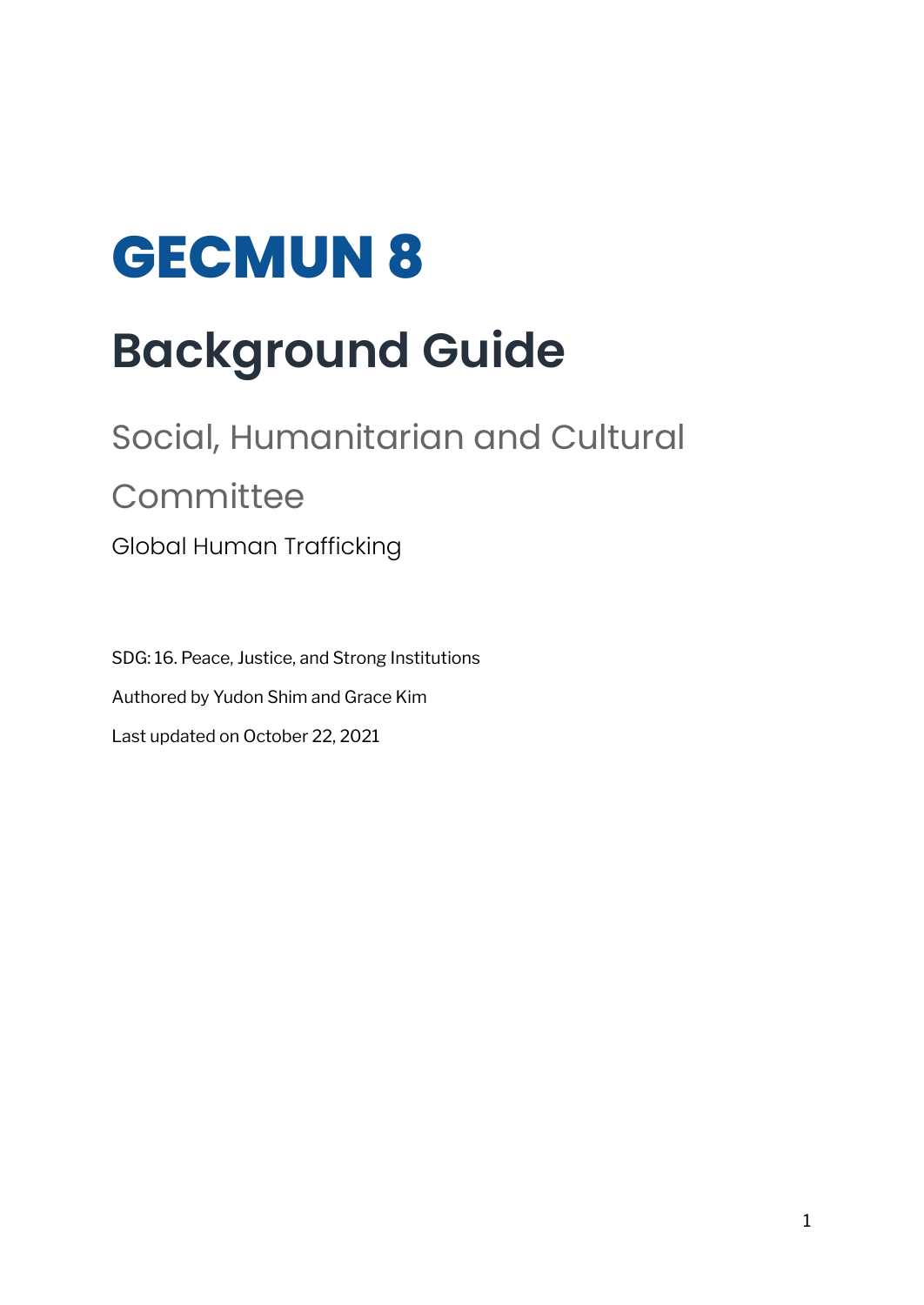# **Committee Introduction**

The Social, Humanitarian, and Cultural Committee, also known as SOCHUM, is the Third Committee of the General Assembly and was established in 1947. This committee is tasked with agenda items mainly pertaining to social and humanitarian affairs along with human rights issues presented around the world. The Third Committee works to promote and ensure basic rights and freedoms that are meant to be an integral part of the entire international community.

One of the first major projects of the Third Committee was to draft the Universal Declaration of Human Rights. In order to successfully complete this task, SOCHUM worked through multiple subcommittees, in particular being The Commission on Human Rights, and led debates to create a common standard of rights for all peoples and nations. After relentless efforts, the draft of the Universal Declaration of Human Rights was completed after two years, showcasing the value of unity and dignity within the community of SOCHUM.

Throughout its history, SOCHUM has considered women's rights, protection of children, treatment of refugees, elimination of discrimation of all forms, and increased human rights. The Third Committee also looks over areas regarding social development such as youth, international drug trade, crime prevention and justice, and international drug trade.

Today, SOCHUM continues to lead the world while aiming to establish peaceful solutions of issues within the social, humanitarian, and cultural scale. The committee has great power in providing a voice in the international scene that highly encourages proposals which promote fundamental freedoms and global cooperation.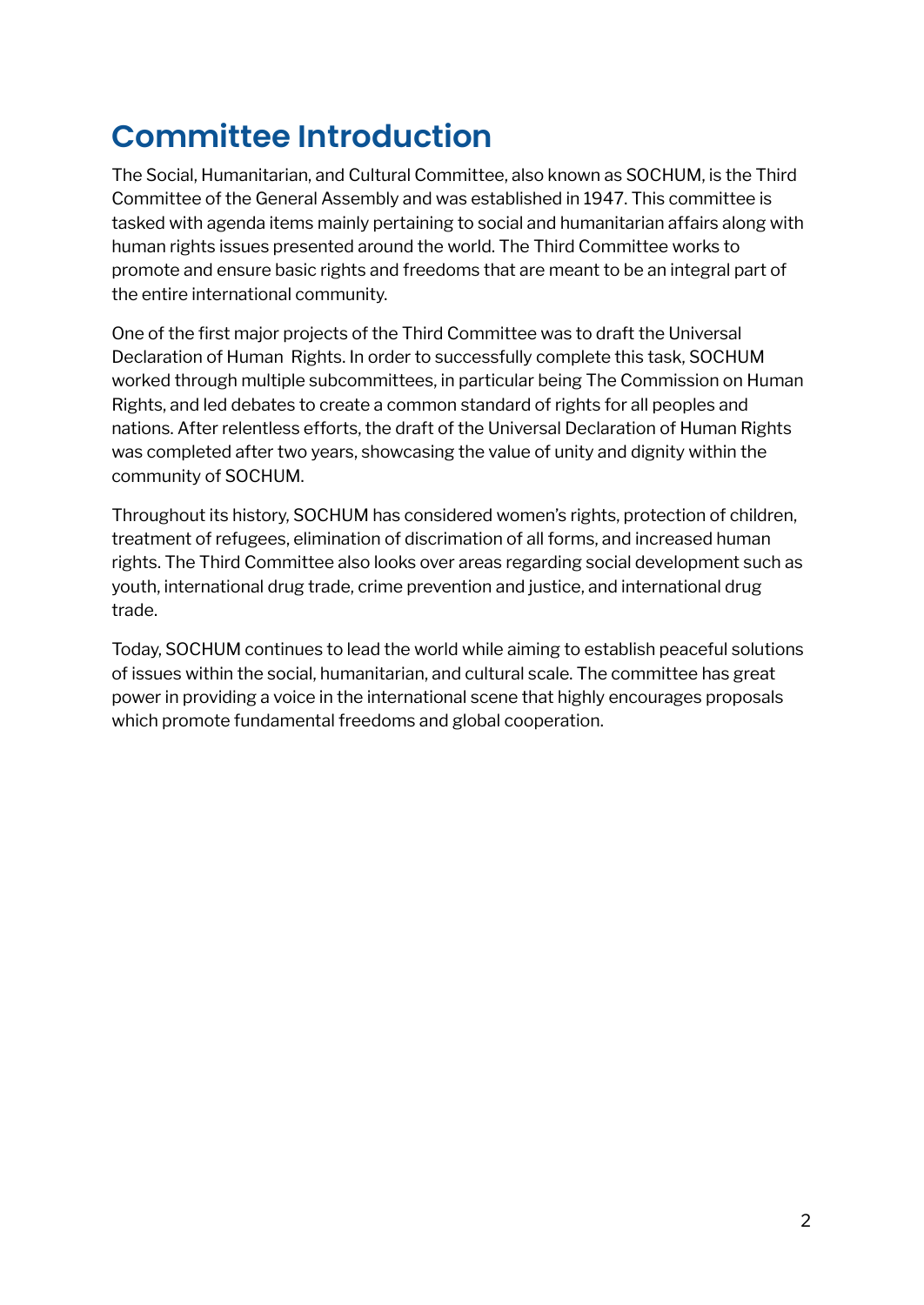# **Agenda Introduction**

In the late 2000s, the United Nations General Assembly adopted the United Nations Convention against Transnational Organized Crime. This convention's main goal was to manage transnational organized crimes through cooperative international efforts. Although many nations implemented legislative guidelines in accordance with the standards set by this convention, such guidelines have not been successful nor thoroughly integrated in the nations. As such, in the past decades, both rates and concerns with human trafficking have grown.

Despite the continuous actions against it, human trafficking is a crime that pervades all nations. Human trafficking can be defined as the process of exploiting people for financial or personal gain through the use of violence, deception or coercion. Yet as most victims are trafficked within their own nations, there are limited overarching actions that could be taken on an international level.

With all of this in mind, how can the United Nations address human trafficking without infrining on the national sovereignty of any nation involved?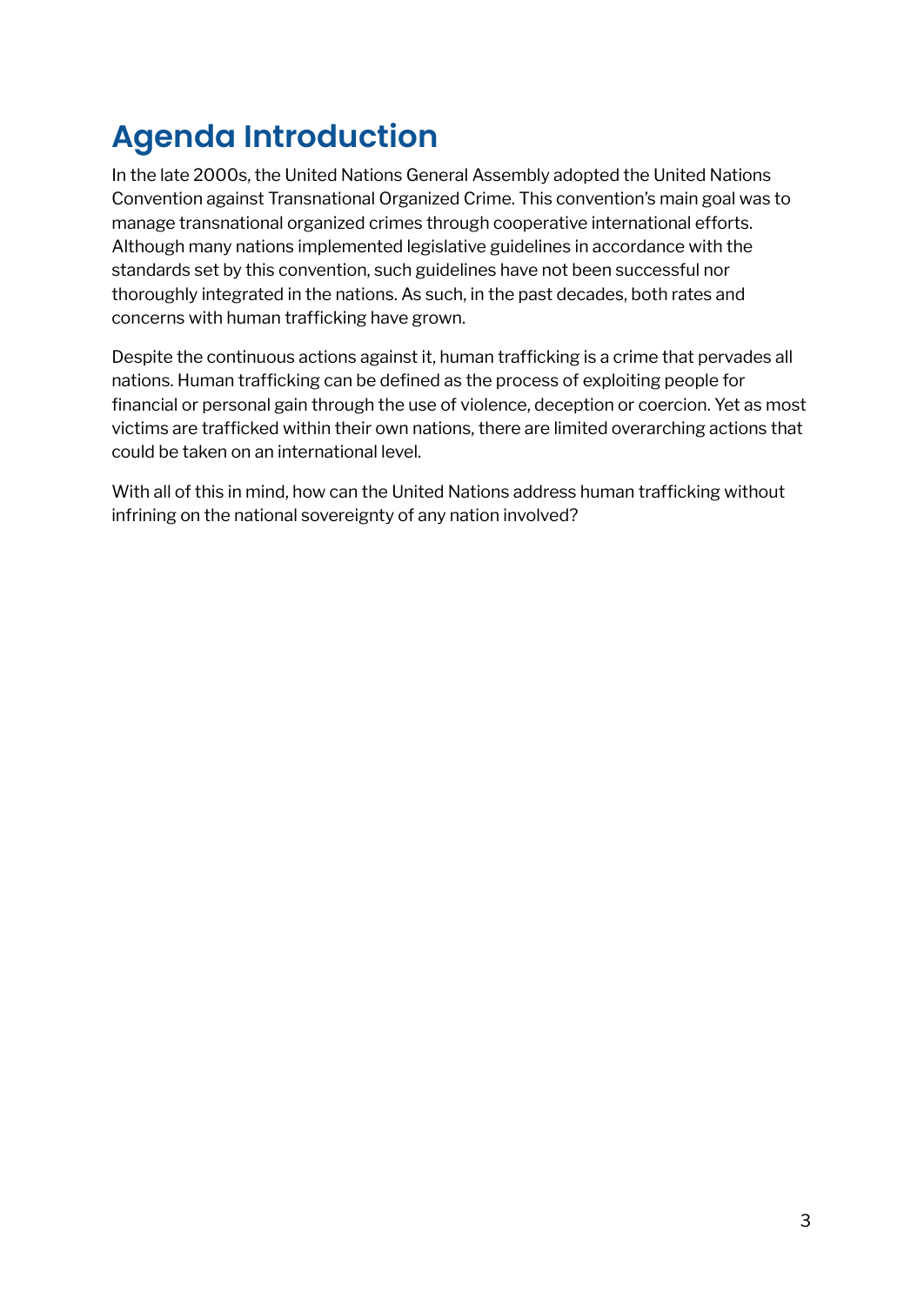# **Letter from the Chairs**

Dear Delegates,

We welcome you to the United Nations General Assembly Third Committee, or also known as the Social, Humanitarian, and Cultural Committee, or just SOCHUM. My name is Yudon Shin, and I will be your head chair for GECMUN 8. I am a senior attending Yongsan International School of Seoul, and am extremely excited to be chairing for this conference! I have had 3 years of MUN experience before this as both a delegate and chair, and while I have never been a chair for GECMUN, I am still nonetheless looking forward to the experience.

This year, we will be attacking the issue of Human Trafficking. This coincides with the history of SOCHUM in which it has sought to address issues varying from the abuse of human rights, crime prevention/justice, and treatment of immigrants abroad. While the topic is broader than the usual topic, I am still eager to see how each and every one of you influences the committee.

Below, you will find useful information outlining the topic we will be debating on. As the name "Background Guide" suggests, this is only to guide you through your research, not dictate it. I highly encourage each delegate to do more outside and extensive research in order to be properly prepared when the day of the conference arrives. Please keep in mind that each individual nation that is being represented may not adhere to the same views presented below. So, make sure to thoroughly understand not only the topic, but also your country's stance and policy on the issue at hand. I am excited to see you all on the conference day and cannot wait to see what you all come up with! If you want to reach out to me, whether it be for a question on any aspect of this committee, or just to introduce yourself, then please do not hesitate to email me at: [22.yudon.shin@yisseoul.org](mailto:22.yudon.shin@yisseoul.org).

Sincerely,

Yudon Shin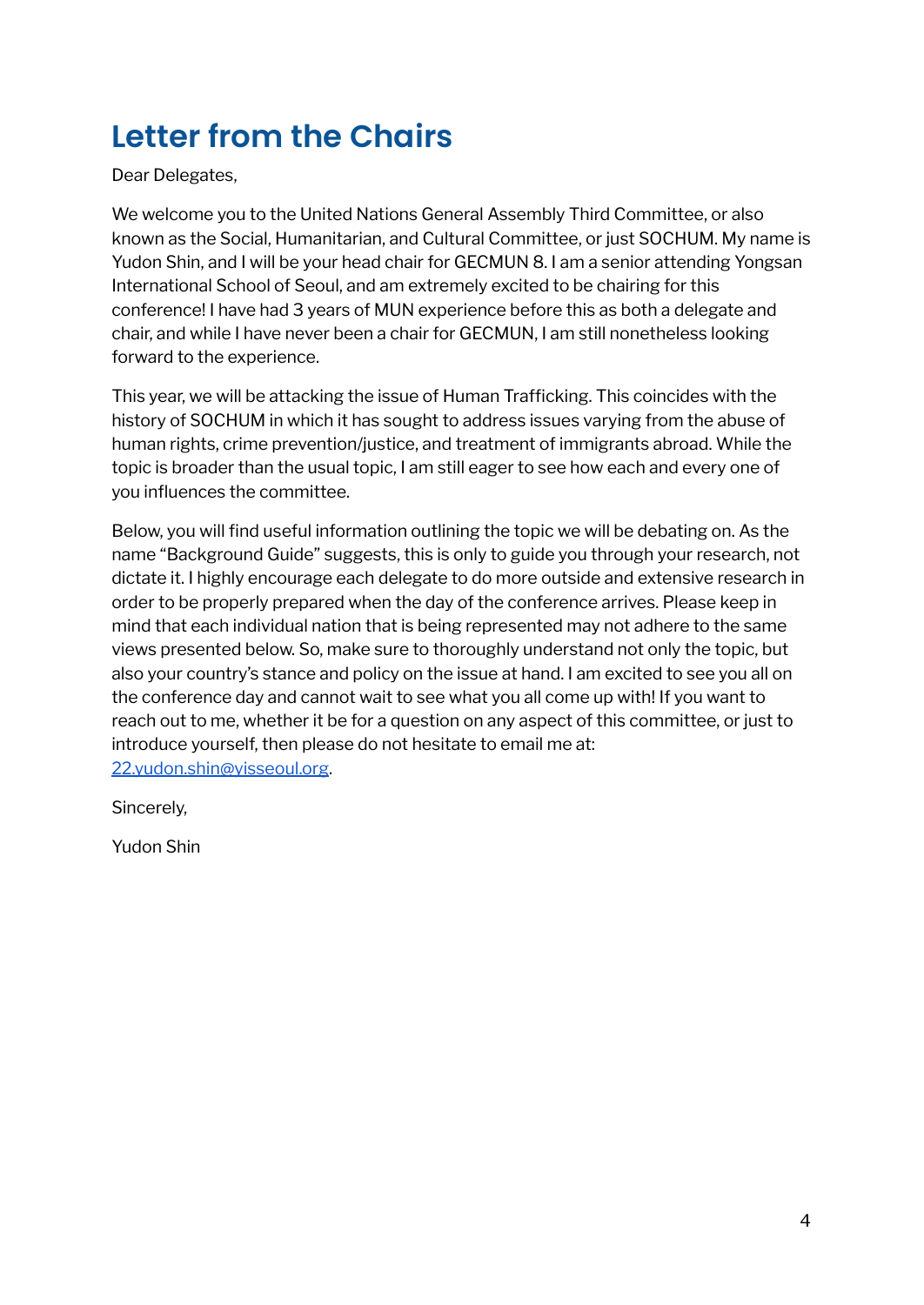# **Key Terms**

**Transnational Organized Crime**: organized crime coordinated across national borders, involving groups or markets of individuals working in more than one country to plan and execute illegal business ventures

**United Nations Convention**: legally-binding international agreement setting out the civil, political, economic, social and cultural rights of every child, regardless of their race, religion or abilities

**Human trafficking**: involves the use of force or fraud to obtain some type of labor or commercial sex act

**Forcible Pandering**: compelling another person to engage in an act of prostitution with any person

**Exploitation**: the action or fact of treating someone unfairly in order to benefit from their work

**National Sovereignty**: the intentional independence of a state, combined with the right and power of regulating its internal affairs without foreign interference.

**Labor Trafficking**: form of human trafficking where victims are made to perform a task through force, fraud or coercion

**"3P" Paradigm**: prosecution, protection, and prevention—continues to serve as the fundamental framework used around the world to combat human trafficking

**Persecution**: the confiscation or destruction of property, incitement of hatred, arrests, imprisonment, beatings, torture, murder, and executions

**Domestic Slavery**: practice of exploiting and exercising undue control over another to coerce them into performing services of a domestic nature in unacceptable conditions

**Accountability**: an obligation or willingness to accept responsibility for one's actions

**Coercion:** Threats of serious harm to or physical restraint against any person; any scheme, plan, or pattern intended to cause a person to believe that failure to perform an act would result in serious harm to or physical restraint against any person.

**Child Soldiering:** The term "child soldier" means any person under 18 years of age who takes a direct part in hostilities as a member of governmental armed forces;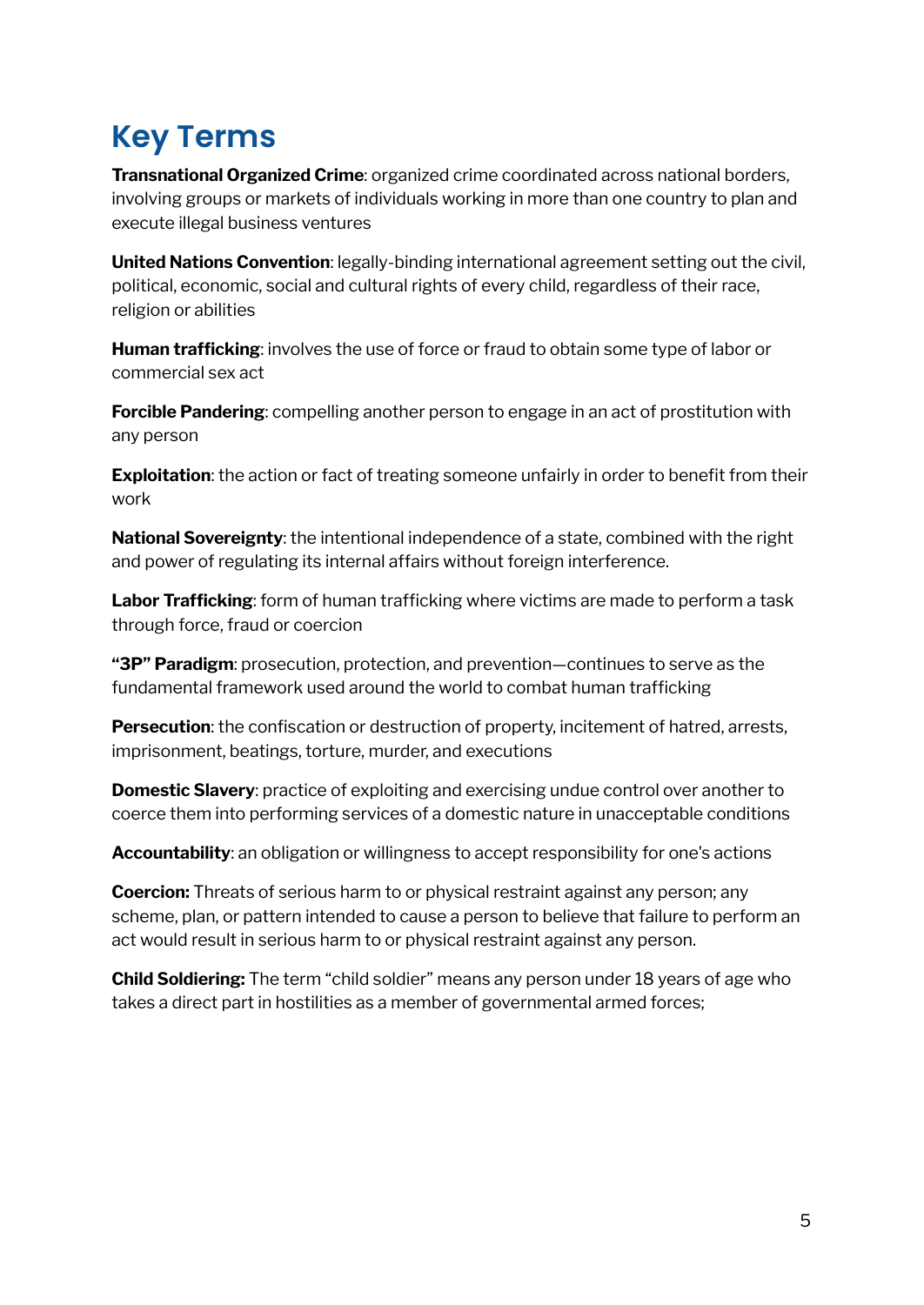# **Historical Background**

The earliest records of human trafficking goes as far back as the early 1200s, but the first major slave trade established came in the 15th century when Europeans, along with several other nationsl, began to trade slaves in and from Africa. This was the time period in which human trafficking in all forms was part of the social norm. However, since then, much has changed: human trafficking has become long banned and universally condemned, yet it still stands prevalent in many corners of the world.

Some examples of locations where such human trafficking takes place includes North Korea, Iraq, Syria, and parts of Eastern Europe. But what must be noted is that these trafficking systems, mostly consisting of the process of harbouring/transporting humans, have evolved to take place across multiple borders; the trafficking network consists of illegal transactions in which the enslaved are oppressed.

These trades often enslave the trafficked in forms of domestic servitude, forced labor, sexual exploitation, and other horrendous acts that the committees of the United Nations, especially the committee of Social, Humanitarian, and Cultural Committee, have tried to address by attempting to put more attention on preemptively stopping suspected trafficking.

One of the most notable actions is the United Nations Convention against Transnational Organized Crime. Adopted into the General Assembly Resolution on 15 November 2000, and entered into force on 29 September 2003, this resolution was established as part of the fight against transnational organized crime. This Convention and its signed nations symbolized the willingness to internationally cooperate to tackle the problems with human trafficking. The action was effective as a whole in beginning the fight against human trafficking, in a time when human trafficking had not fully come into the spotlight yet.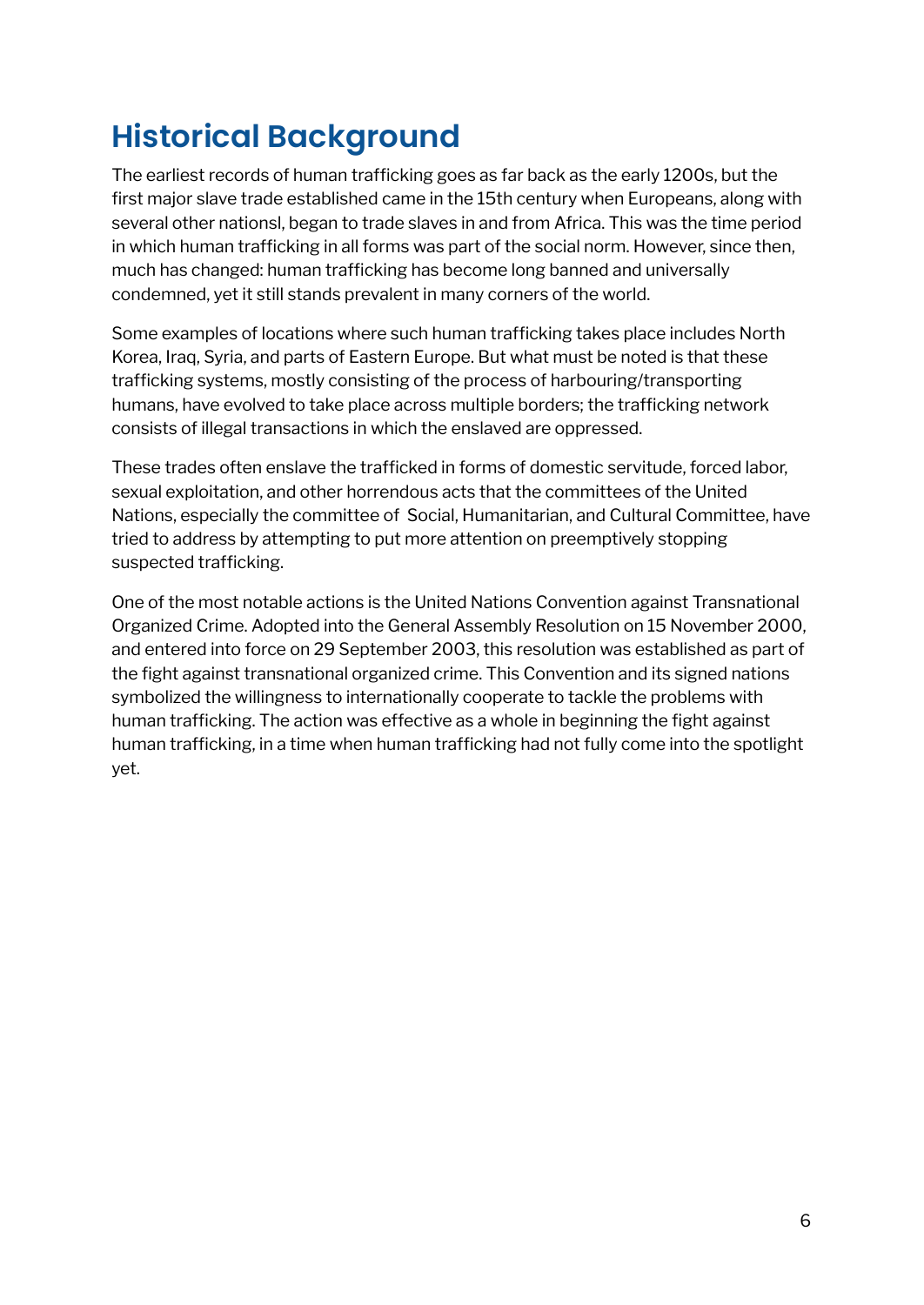# **Current State of Affairs**

#### **Asia**

Asian victims caught up in human trafficking are found globally across the world. Reports from the UNODC (United [Nations](https://www.unodc.org/) Office on Drugs and Crime) show that South-East Asians in particular have been seen to be detected in the most geographically diverse set of destination countries. The Southern region of Asia has also been specifically characterized for transregional trafficking, while Central Asia is primarily characterized for domestic and intraregional trafficking.

#### **North and South America**

Human trafficking in both American continents is mostly contributed to the great amount of forced labor. Basic statistics throughout the two continents show that around 17% of traffickers are from foreign countries and also present a higher than average percentage of female traffickers, ranging to around 40%. Of the victims caught by trafficking in the region, approximately ⅓ are children. Overall however, child trafficking mainly occurs within Central and South America while the trafficking of adults however dominates North America and southern South America.

#### **Europe**

Trafficking in Europe mainly occurs throughout its eastern region. Reports of forced labor victims are comparatively higher than reports from Central or Western regions of Europe due to the lax of eastern-nations' laws on trafficking. More specifically, the trafficking in Eastern Europe greatly involves the use of women. This means that the regions of Eastern Europe and Central Asia contain the highest percentage of female victims to human trafficking. Overall, the trafficking in Europe is mainly limited and contained within the region, having only a small percentage of victims coming from foreign nations.

#### **Middle East**

Human trafficking in the Middle East stands out due to the fact that it holds the highest percentage of trafficking victims received from foreign nations. This marks the region as the biggest transnational trafficking hub. Overall, the region holds a higher percentage of male victims with over 70% in the past few years. Due to the significant amount of victims displaced from foreign nations, the governments need to work cooperatively with other nations in order to sufficiently decrease the percentage of human trafficking that occurs.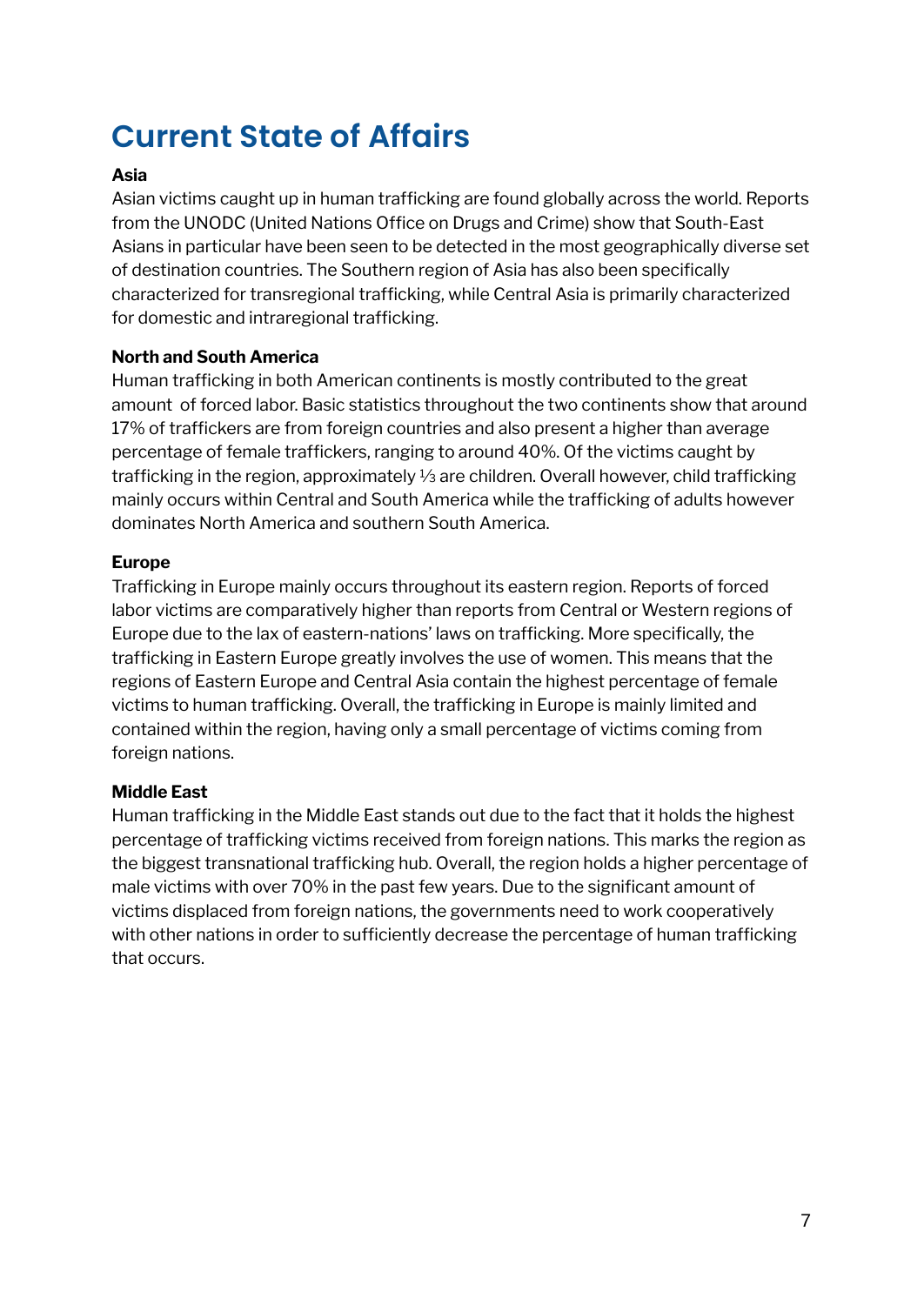### **Stances of Parties**

**Afghanistan**: In contrast to its history of controversies involing human trafficking, Afghanistan has recently claimed its plans to renew commitment to address human trafficking by implementing new practices that stand as deterrants, as well as involving the nation into treaties that focus on human traffickin. Considering Afghanistan's vulnerability to human trafficking because of its lack of security for its civilians, the nation must focus on enforcing the plans to fight against modern slavery.

**Australia**: Australia, being one of the primary destinations for human trafficking networks involved with Asian countries, has become increasingly involved in modern slavery. Though difficult to quantify, it has been recognized that Australia has grown as a nation popular for trafficking routes. Therefore, the nation of Australia should be prepared to attempt to justify its actions and clarify ways that this issue will be addressed.

**Belgium**: Though the nation itself is small, Belgium is highly involved in the human trafficking realm. The nation is a source, destination, and transit country for men, women, and children subjected to trafficking due to its largely unregulated and unenforced human trafficking policies. As such, the nation of Belgium should expect to be questioned by members of the committee in its lack of attention to addressing the growing rates of trafficking within the country.

**Cambodia**: Human trafficking is a part of an organized crime syndicate in the nation of Cambodia. Cambodian men form the largest source of demand for children exploited in sex trafficking. The nation has consistently been on the Human Rights Watch for its concerning rates involving the trafficking of its people. Cambodia should consider further actions that could attempt to resolve this issue within their nation.

**Canada**: Canada is a nation that has thoroughly implemented enough actions to somewhat stop most forms of human trafficking within its nation. Though no plan can be perfect, this nation has made several actions to prevent as many slavery syndicates as possible. Thus, this nation leads in its implementations that have allowed for decreases in trafficking rates, and stands as a nation that could serve as an example for other nations.

**China**: Human trafficking impacts approximately 236 million people in China. Within this nation especially, human trafficking stands as a problem of great magnitude. Though many of its cases are buried, the fact that such a network is in place and is connected with many nations around the world has been of great concern; the hypocrisy that surrounds China when it comes to this issue can not be ignored, and must be addressed.

**Egypt**: As reported over the past five years, human traffickers exploit domestic and foreign victims in Egypt, and traffickers exploit victims from Egypt abroad. Because of this, Egypt has grown as a spot for human trafficking within the past few decades. The nation of Egypt should focus on creating necessary plans to reduce the growing rates of human trafficking that the country is involved with.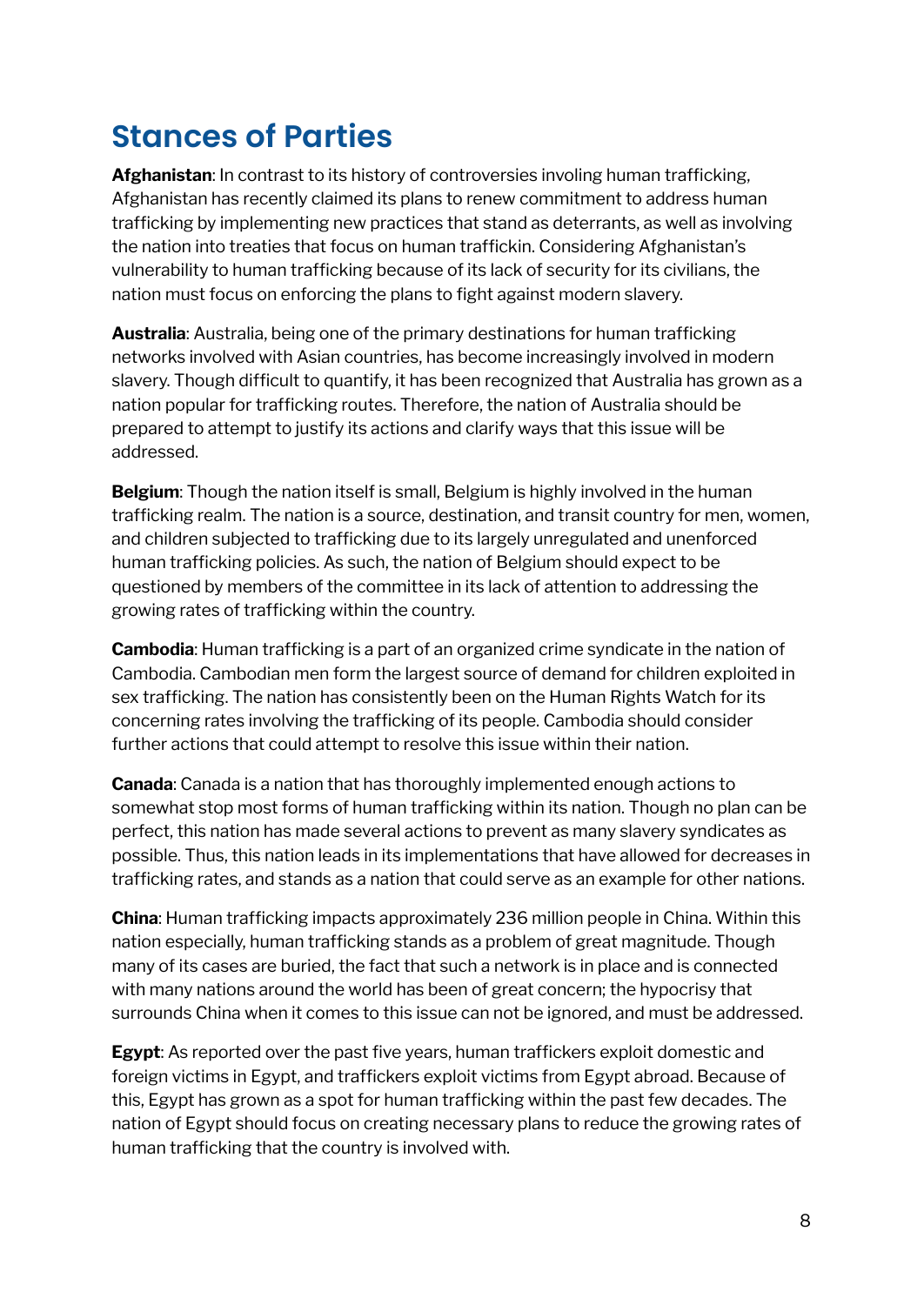**France**: Every year, an estimated 2.5 million people worldwide, mostly women and children, are recruited and exploited by traffickers in the nation of France. Though it has made several attempts to deter and manage the human trafficking the nation is involved with, France has yet to produce satisfactory results due to the trouble of covering such large ground. As such, the nations of France should be prepared to address the lack of measures taken in international measures to address the human trafficking.

**Germany**: Germany is a major European hub for immigration, and because of that, human trafficking is particularly problematic within this country. Though the nation itself prohibits any and all forms of human trafficking, the underground syndicate for human trafficking remains strong as the nation itself is home to many forms of trade. Germany should thus focus on management in regards to its immigration policies to ensure that human trafficking does not grow along with its immigrations.

**India**: India is a nation that has one of the highest records for human trafficking in the world. This nation sets records for its rising human trafficking cases, and concerns have consistently grown. India's weak law enforcement, lack of a strong education system, and growing rates of poverty have only contributed to increased human trafficking. As such, India should be placing its values on how to change the instablities of the nation that fuel modern slavery within the nation.

**Iran**: In Iran, human trafficking is an endemic that has spread throughout the country. Iran has grown as a state for human trafficking systems connected to many different nations globally, and thus has brought several concerns for the nation's government and the United Nations overall. Currently, the nation of Iran must focus on enforcing these attempts.

**Iraq**: Throughout the past and into the present, Iraq has been and is both a source and destination for human trafficking. Particularly, females are trafficked within the nation for the purpose of sexual exploitation which has, unfortunately, grown in the past couple of decades. Iraq must address how its lack of preparation for these issues have contributed to the growth of them, and should consider international cooperation to ensure that human trafficking does not grow within the nation.

**Italy**: Italy, being a nation that has an estimated 3.7 million workers who are at risk for labor trafficking, has been a target for human trafficking syndicates. Though the nation has preparations for those who fell victim for human trafficking, Italy still lacks preventative measures for trafficking. Therefore, Italy should focus on not only providing aid for victims, but also actions to prevent the growth of modern slavery.

**Japan**: Though its human trafficking levels are low compared to other nations, Japan, unfortunately, does not have a comprehensive anti-trafficking statute that complies with international laws, meaning that international slave systems are not thoroughly regulated. However, the nation criminalized sex trafficking and labor trafficking; with these in mind, Japan stands as a nation that has made efforts but must continue to make more in order to eradicate signs of growing human trafficking with the nation.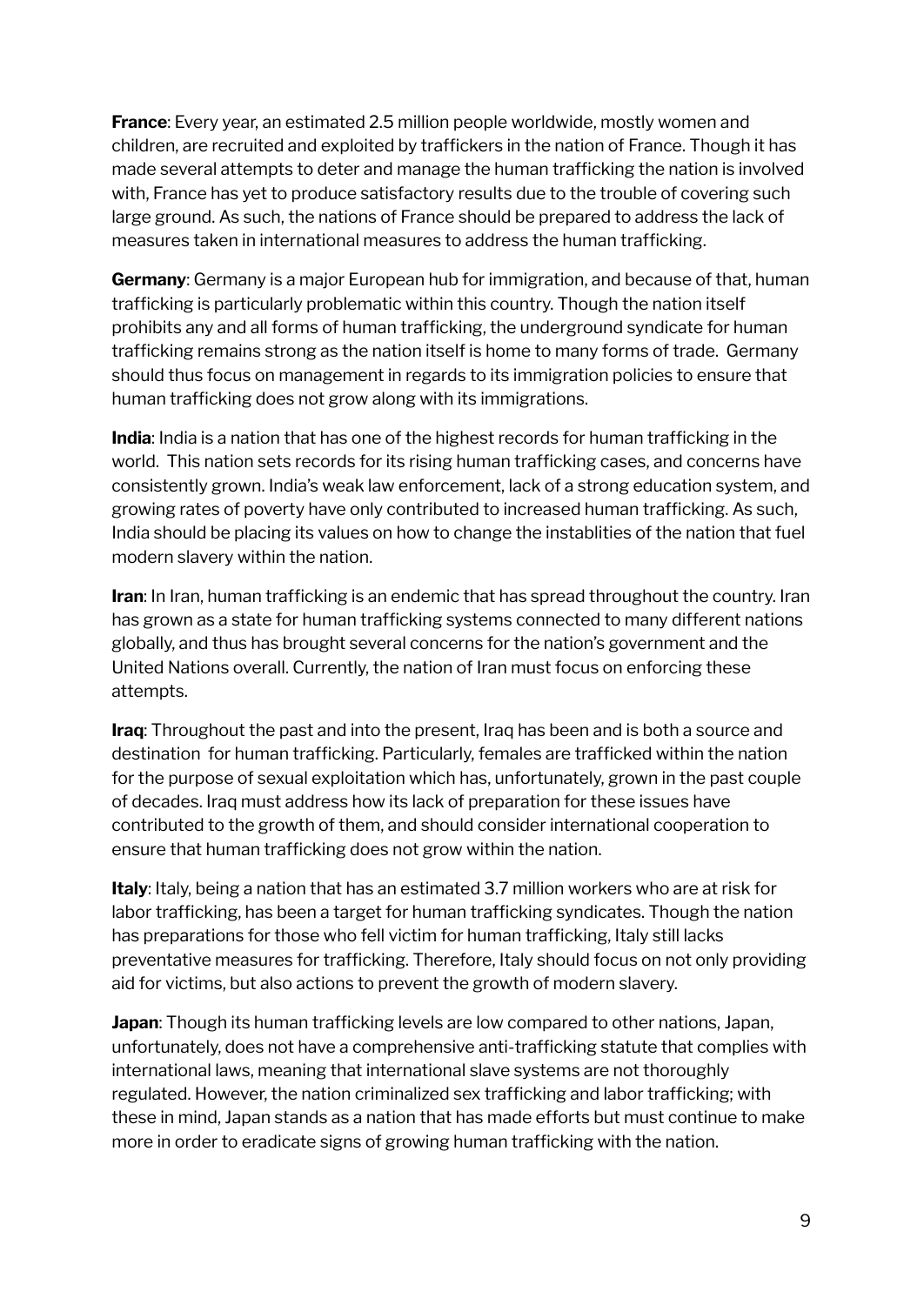**Libya**: As reported over the past five years, human trafficking rates have exponntially grown, as the number of victims in Libya grow. The instability, conflict, and lack of government oversight within the nation only fuels human trafficking crimes and allows them to grow. As such, the nation of Libya must figure out the basis of their own nation in order to alleviate and prevent the damages of the growing trafficking industry.

**Myanmar**: The nation of Myanmar has one of the most concerning internal human trafficking systems in the world. Though the nation itself claims to have mitgated the issues to a certain extent, it is clear from the sheer number of human trafficking cases and organizations connected to Myanmar that such actions have fallen far from satisfactory. With rising concerns for lack of attention in correspondence to its also worsening government conditions, Myanmar must be prepared to answer questions for its lack of action, and should figure out plans for the best of its people

**Pakistan**: Pakistan, though another country that has many ties to global trafficking networks, has established methods that would address the prevention of human trafficking. These inlcude laws that criminilze any form of modern slavery, as well as punishments for those who traffick people within the nation. To further elevate these actions, the nation should focus on an international approach that widens the boundaries of their laws against human trafficking.

**Russian Federation**: Russia's human trafficking remains one of the biggest trafficking systems in the world. Due to economic crises along with a social stigma that does nothing to aid with taking advantage of weaker civilians and immigrants, human trafficking has only grown in the nation. Though the nation claims to have joined several causes against slavery, and implemented laws that enforced the prevention of slavery, satisfactory results have not been seen. Thus, the country of Russia must be prepared to provide reasons for their lack of action against the human trafficking.

**South Korea**: South Korea is a nation that has strict laws against human trafficking, but has yet to fully address its underground trafficking network due to the secretive nature of the realm in the nation. Though the small scale of slavery plays a role, in part, to the low trafficking rates, the consistently growing number has proven concerning. The nation of South Korea must focus on creating national and international methods in which illegal trafficking between nations, particularly those that are near the nation, to prevent the growth and continuance of human trafficking.

**Sudan**: Human trafficking occurs at a concerning frequency in Sudan, and there is also a prevalent underground trafficking system that has raised many issues for the nation. Many human trafficking cases have not been addressed due to the lack of attention given by the government, considering its preoccupation with political issues, towards this issue. As such, the nation of Sudan must address how they will be managing the growing underground system.

**United Kingdom**: Over the past few years, the United Kingdom has faced growths in both domestic and foreign trafficking. Though the country has actively put up laws and charges that go against those involved in the trafficking, the nation has yet to fully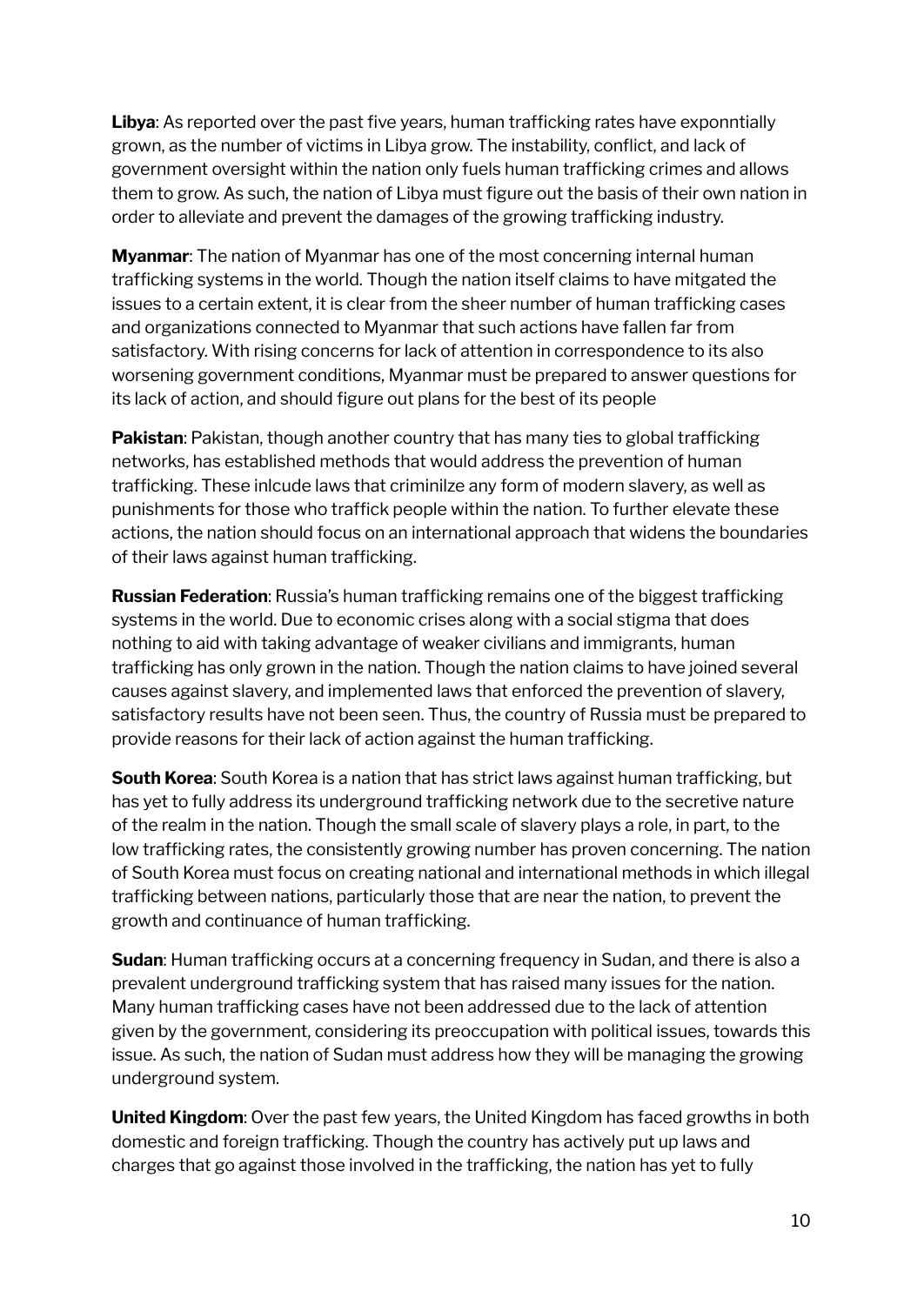address the issue in a way that stops the systems that exist within the United Kingdom. Therefore, the United Kingdom should focus on enforcing their system to increase efficiency in battling this issue.

**United States**: With just the sheer number of people living in and immigrating to the United States, it is inevitable that there is a large number of people trafficked within the nation. The populous areas of the country, as well as the unprotected areas of it, have proven to be spots where many people are kidnapped and forced to become victims of human trafficking. Many of the nations' states have concerning numbers of human trafficking. In consideration of its power, the United States should be establishing more laws and regulations to ensure that this trafficking issue is managed.

**Venezuela**: While Venezuela has declared human trafficking a crime, the nation has not reinforced anti-trafficking laws within its nation. Venezuela's administration stated their intent to combat the development of human trafficking, which can be seen as a positive sign, but actions to support that claim have been significantly lacking. As such, the nation of Venezuela should focus on following their past claims to ensure human trafficking is addressed.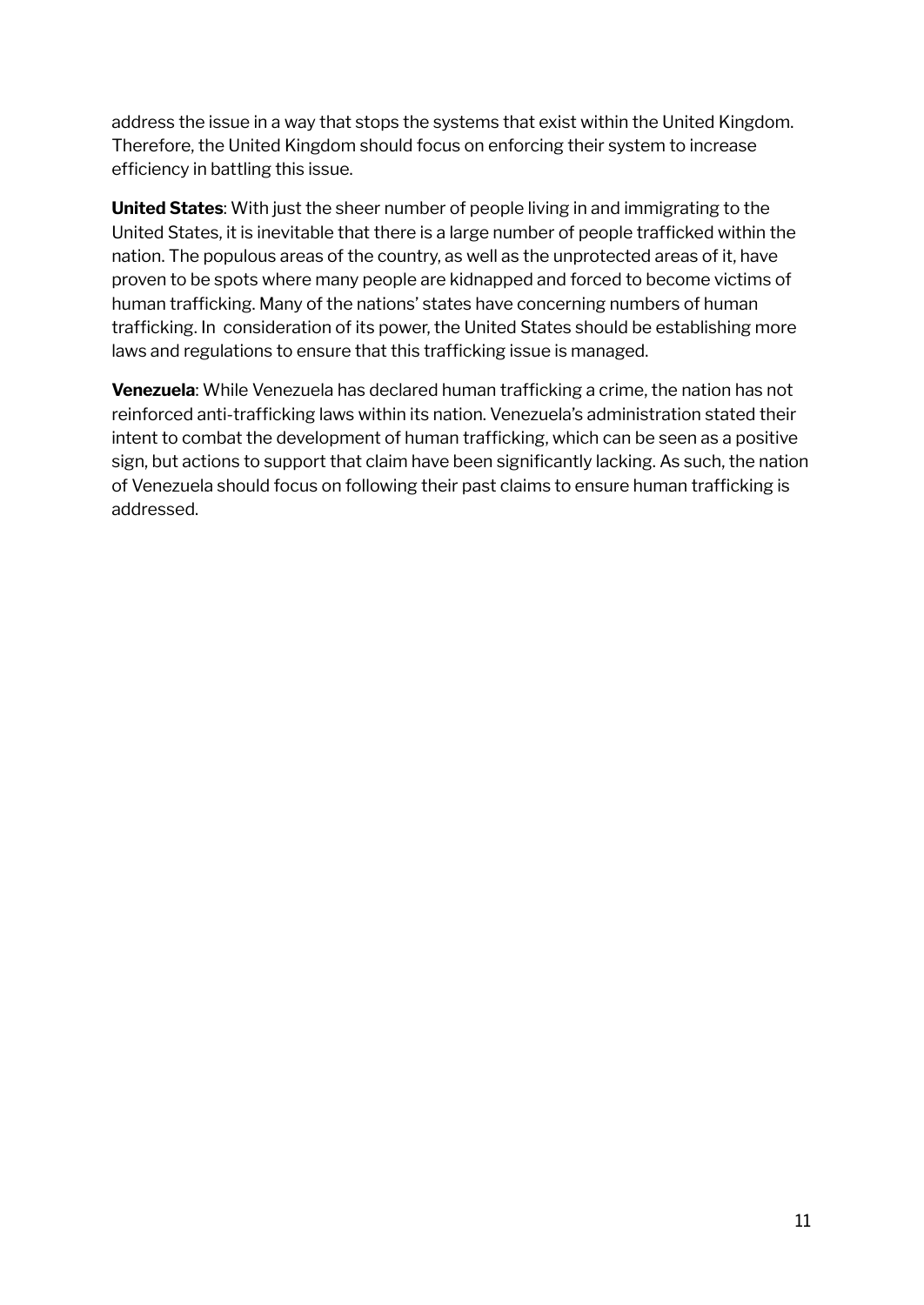# **Possible Solutions**

Focus on ways to not only attack the political/social factors that create situations inwhich result in people becoming vulnerable to human trafficking, but also formulating programs that can tackle educational campaigns for spreading awareness.

Look to work together between governments/agencies in order to creatively think up strategies to fight trafficking and effectively use the partnerships.

An example to look into would be the United Nations General Assembly of the Protocol to Prevent, Suppress and Punish Trafficking in Persons, Especially Women and Children, which stands as an international effort to prevent slavery by defining the realm, enforcing harsher laws against nations that do not address trafficking issues, and calling upon nations to report their situations and regulate them as needed.

Trans-national collaborations can be significant in not only deterring illegal trafficking across borders, but also for returning victims. Keep in mind that there are two sides to the equation, stopping human trafficking, but also the victims that are stranded in a foreign nation.

Being part of the General Assembly, one of the best routes to take is to encourage practices that can work against potential traffickers.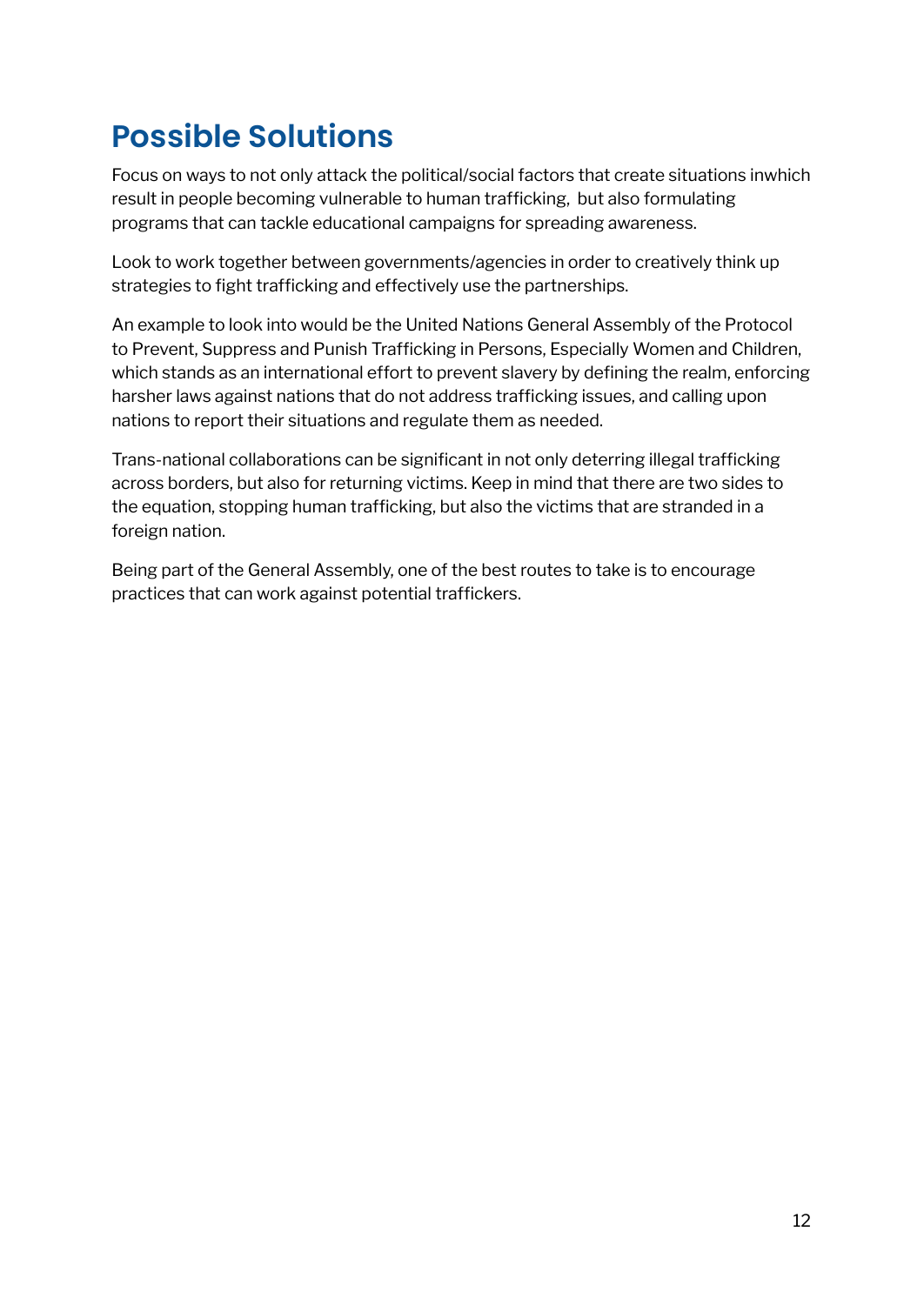# **Questions to Consider**

What are the factors that cause human trafficking to occur in the first place, and what can the committee do to reduce these factors?

How can we ensure signatories of the United Nations Convention against Transnational Organized Crime actually enforce the legislative measures against human trafficking they agreed to?

What initiatives can be taken to help human trafficking survivors reunite with their families and reintegrate into society?

How can the committee ensure human trafficking victims do not continue to be mistreated by law enforcement after being freed from their traffickers?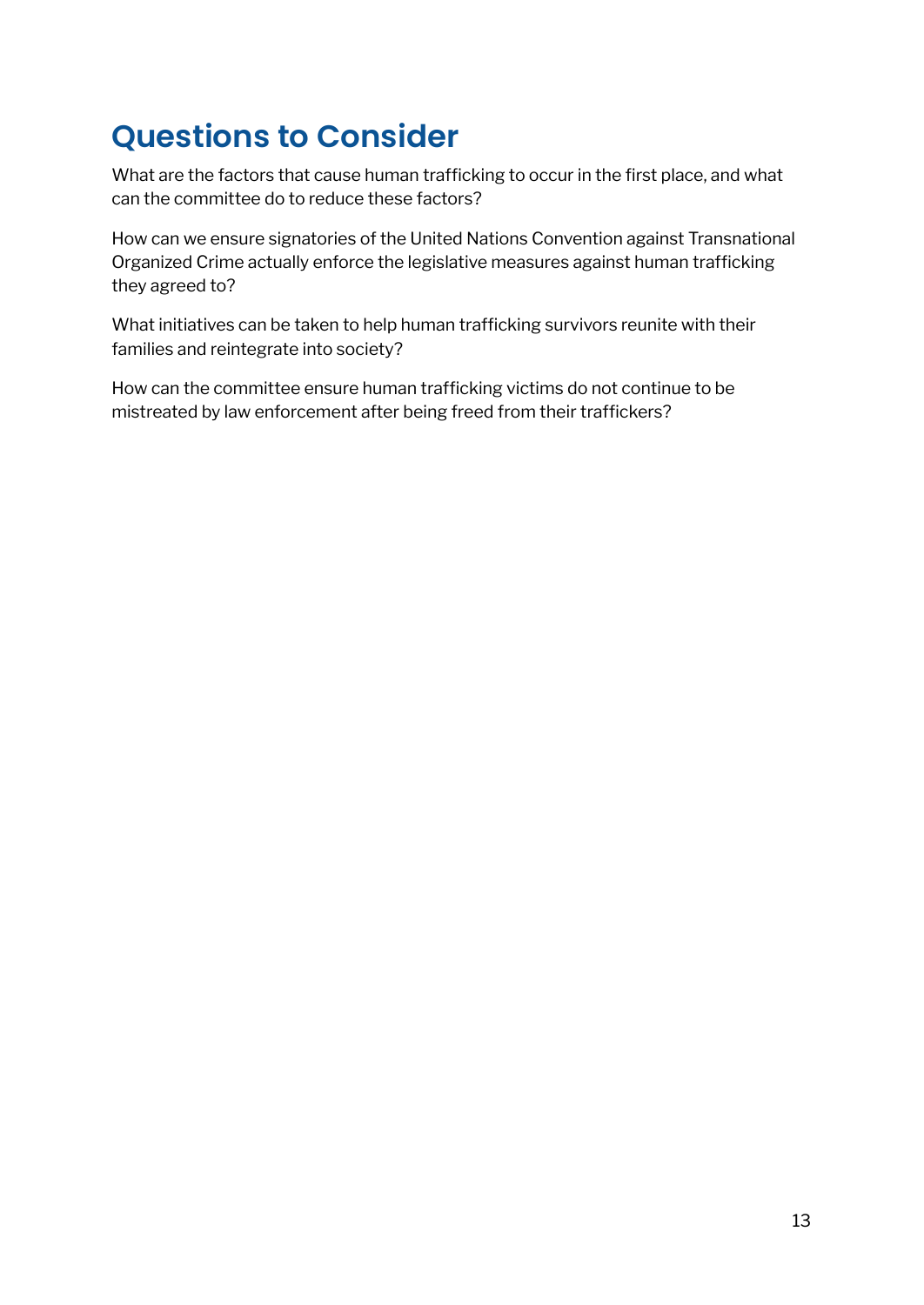# **Bibliography**

"Human Trafficking in India: How the Colonial Legacy of the Anti-Human Trafficking Regime Undermines Migrant and Worker Agency." LSE Human Rights, 11 Feb. 2021,

blogs.lse.ac.uk/humanrights/2021/02/11/human-trafficking-in-india-how-the-colo nial-legacy-of-the-anti-human-trafficking-regime-undermines-migrant-and-work er-agency/#:~:text=According%20to%20data%2C%2095%25%20of,numbers% 20(Munshi%2C%202020).

- "Afghanistan Renews Commitment to Address Human Trafficking and Migrant Smuggling." United Nations : Office on Drugs and Crime, www.unodc.org/unodc/en/human-trafficking/Webstories2021/Afghanistan-rene ws-commitment.html.
- "Cambodia United States Department of State." U.S. Department of State, U.S. Department of State, 1 Dec. 2020, www.state.gov/reports/2020-trafficking-in-persons-report/cambodia/.
- "Egypt United States Department of State." U.S. Department of State, U.S. Department of State, 1 Dec. 2020, www.state.gov/reports/2020-trafficking-in-persons-report/egypt/.
- GJERDINGEN, ulf. "Belgium Together Against Trafficking in Human Beings European Commission." Together Against Trafficking in Human Beings - European Commission, 14 Mar. 2019, ec.europa.eu/anti-trafficking/member-states/belgium\_en.
- "Human Trafficking." Australian Federal Police, 13 Oct. 2020, www.afp.gov.au/what-we-do/crime-types/human-trafficking.
- "Human-Trafficking." United Nations : Office on Drugs and Crime, www.unodc.org/unodc/en/human-trafficking/human-trafficking.html.
- "Libya United States Department of State." U.S. Department of State, U.S. Department of State, 1 Dec. 2020, www.state.gov/reports/2020-trafficking-in-persons-report/libya/.
- Ministère de l'Europe et des Affaires étrangères. "Fight against Human Trafficking." France Diplomacy - Ministry for Europe and Foreign Affairs, www.diplomatie.gouv.fr/en/french-foreign-policy/human-rights/fight-against-hu man-trafficking/.
- Nermine.abdelhamid. "United Nations Office on Drugs and Crime." Sudan Is Responding to the Challenges of Human Trafficking in the Country, www.unodc.org/middleeastandnorthafrica/en/web-stories/sudan-is-responding-t o-the-challenges-of-human-trafficking-in-the-country.html.